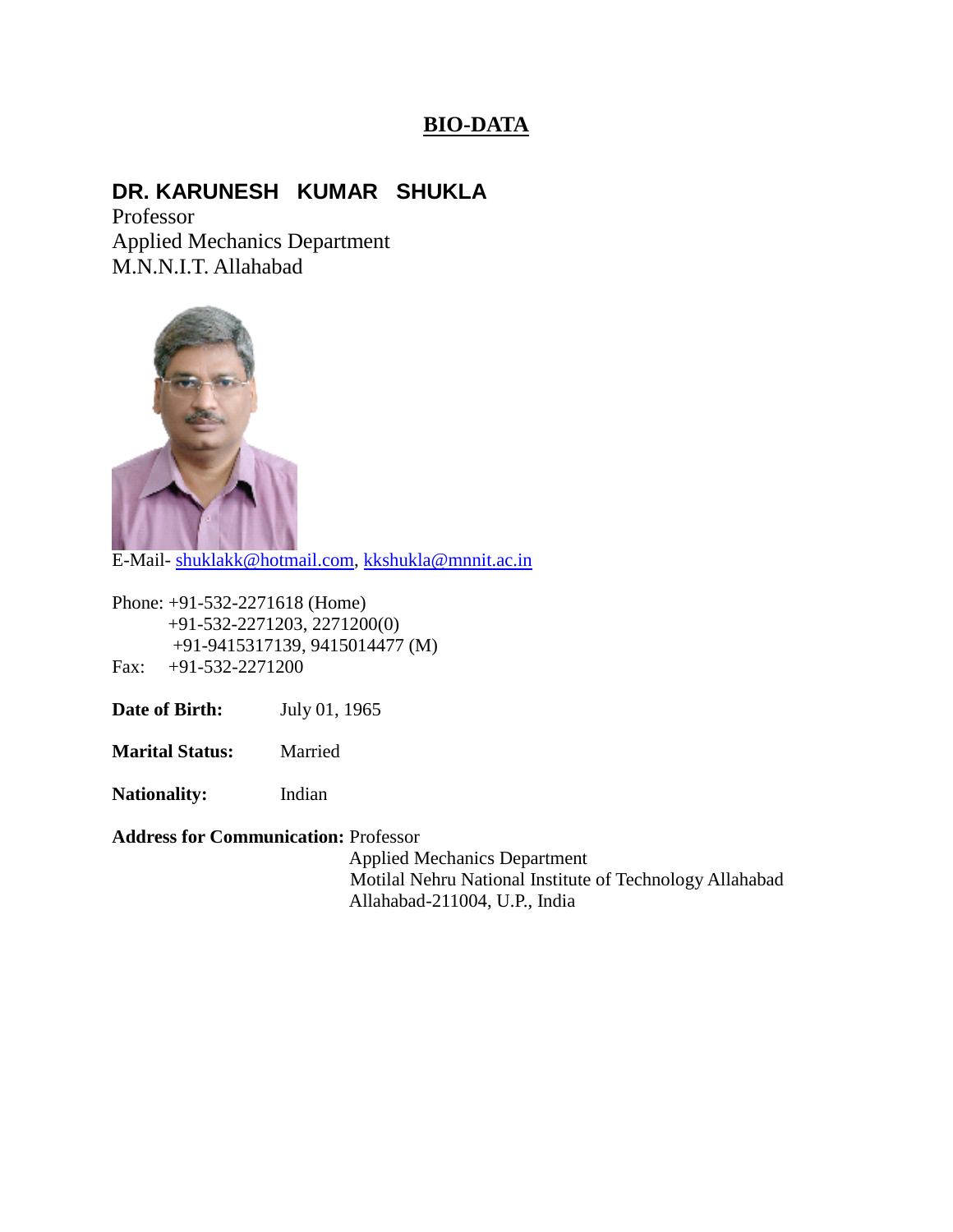#### **Educational Qualifications:**

| <b>Course/Degree</b>                             | Year | % Marks & Div.              | <b>University / Board</b>                         |
|--------------------------------------------------|------|-----------------------------|---------------------------------------------------|
| <b>High School</b>                               | 1979 | 77.6, $I^{\text{st}}$ Hons. | U. P. Board, Allahabad                            |
| Intermediate                                     | 1981 | 71.0, $I^{st}$              | $-do-$                                            |
| B.Eng. $(4 \text{ Year}) -$<br>Civil Engineering | 1986 | 80.58, $Ist$ Hons.          | M.M.M.E.C. Gorakhpur<br>(Gorakhpur University)    |
| M.Eng. – Structures<br>(Civil Engg.)             | 1988 | 80.4, $I^{\text{st}}$ Hons  | M.N.R.E.C. Allahabad<br>(University of Allahabad) |
| Ph.D.                                            | 2001 | 10/10 (CPI)                 | I. I. T. Delhi                                    |

**Ph.D. Thesis: "**Some studies on nonlinear static and dynamic analysis of laminated composite plates under thermomechanical loading".

**M.Eng. Thesis:** "Pre-cast Hollow Roofing Units"

## **Employment Details:**

| <b>Designation</b>                                       | <b>Employer</b>       | Period                   |
|----------------------------------------------------------|-----------------------|--------------------------|
| Professor (Applied Mechanics Deptt.)                     | M.N.N.I.T. Allahabad  | $13-8-2010$ - continuing |
| Professor (Civil Engg. Deptt.)                           | M.N.N.I.T. Allahabad  | 19-02-09 to 12-8-2010    |
| Professor (Applied Mechanics Deptt.)                     | M.N.N.I.T. Allahabad  | 15-6-05 to 18-02-09      |
| Assistant Professor<br>(Applied Mechanics Deptt.)        | M.N.R. E.C. Allahabad | 20-02-2000 to 14-06-05   |
| Lecturer (Selection Grade) (Applied<br>Mechanics Deptt.) | M.N.R. E.C. Allahabad | 8-10-99 to 19-02-2000    |
| Senior Lecturer (Applied Mechanics<br>Deptt.)            | M.N.R. E.C. Allahabad | 8-10-94 to 7-10-99       |
| Lecturer (Applied Mechanics Deptt.)                      | M.N.R. E.C. Allahabad | 7-10-88 to 7-10-94       |

#### **Areas of Interest:**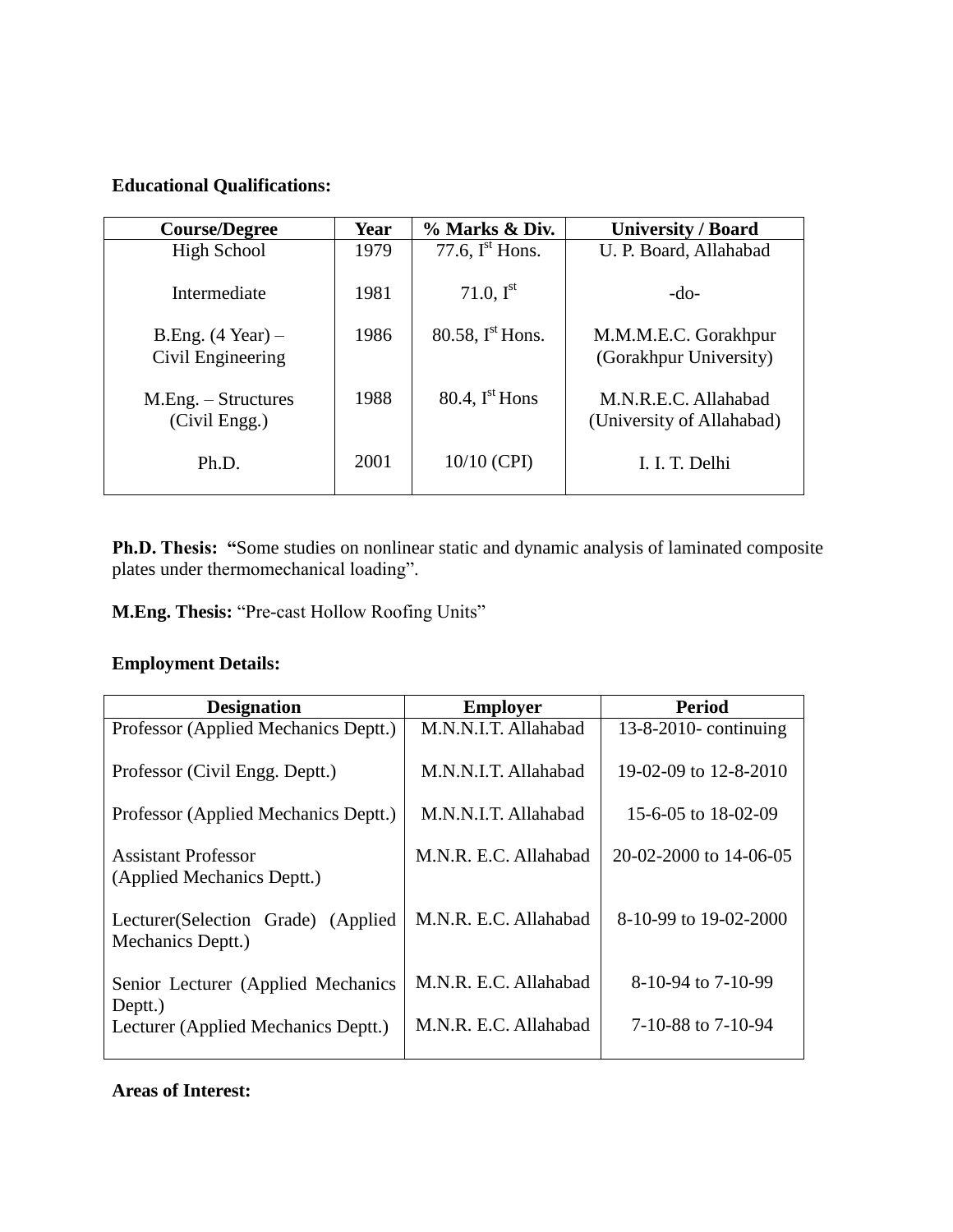Composite Plates and Shells, Smart Structures, Retrofitting & Strengthening of RCC Structures, Computational Mechanics, Stability & Dynamics of Structures, Multi-scale Composites

#### **Courses Lectured:**

- *(a) U.G. Level:* Engineering Mechanics, Strength of Materials, Advance Strength of Materials, Structural Analysis, Composite Materials, Optimization Techniques, Mechanical Vibration, Finite Element & Finite Difference Methods
- *(b) P.G. Level:* Theory of Stability, Theory of Plates & Shells, Applied Computational Methods, Theory of Elasticity, Advanced Structural Analysis, Dynamics of Structures, Finite Element Method, Mechanics of Composite Materials, Experimental Stress Analysis

#### **Research and Consultancy**

- 1. Research Scholar, Applied Mechanics Department, I.I.T. Delhi, India, July 1997 Sept. 2000 (on QIP scholarship from Govt. of India)
- 2. Visiting Research Fellow, Mechanical and Computer Aided Engineering Department, Feng Chia University, Taichung, Taiwan, Nov. 2002- March 2003, June 2004.
- 1. **Industrial Projects/ Consultancy**
- Structural design of India gate at Sonauli, Gorakhpur (India- Nepal Border), UPPWD Gorakhpur, 1994, 0.40 lacs.
- Structural Design Evaluation of the Agricultural Engineering College, Etawaha, UP, UPRNN, 1994-95, 1.60 lacs
- Structural Design of Curved Beams of Girls Polytechnic Amethi & Sultanpur, UPPWD, 1996, 0.40 lacs.
- Structural Design Evaluation of Overhead Water tank and Buildings at MNREC, Allahabad, 1995. 2.0 lacs
- Structural Design of Foundation of Wind Tunnel at MNREC Allahabad.
- Design of Minor Bridge at Pratapgarh, UPRNN, 2003, 0.60 lacs.
- Design evaluation of Hospital Building at MLN Medical Allahabd, 2003. 0.50 lacs
- Stability Checking of retaining walls, Oriental structures Ltd. 2007, 0.25 lacs
- Design of Culverts, 2007, 0.25 lacs.
- Design of lifting bolts, 2007, 0.10 lacs
- Survey work of ADA Allahabad, 2007, 4.5 lacs
- Design of Extension of bridge culvert, Oriental structures, 2008, 0.25 lacs
- Design of sump well, Up Jal Nigam, 2008, 0.26 lacs.
- Design checking of number water tanks, 2008, 0.25 lacs
- Design of 4 storied building, ADA Allahabad, 2008. 0.50 lacs
- Design of 4 storied building, ADA Allahabad, 2010. 0.50 lacs
- A number of testing consultancies related to steel testing and others.(2004-8) 2.5 lacs.
- Design Checking of different shops of Indian Railway sponsored by L&T Ltd (2012)-2.5 lacs
- Evaluation of Flood Protection Scheme in Uttarakhand (2011-12)- 2.0 lacs
- Proof Checking of Design and Drawings of ROB at Rly Km 1409/8-9 on Kanpur(2012)- Rs. 0.68 lacs
- Supervision of Civil construction works at the MNNIT Allahabad for the period 1994-95, 2003-2009
- Third Party Inspection of Civil Works carried out by UP Roadways for the Mahakumbh 2013
- Proof Checking of Design and Drawings of 4 ROBs (2014)- Rs. 2.50 lacs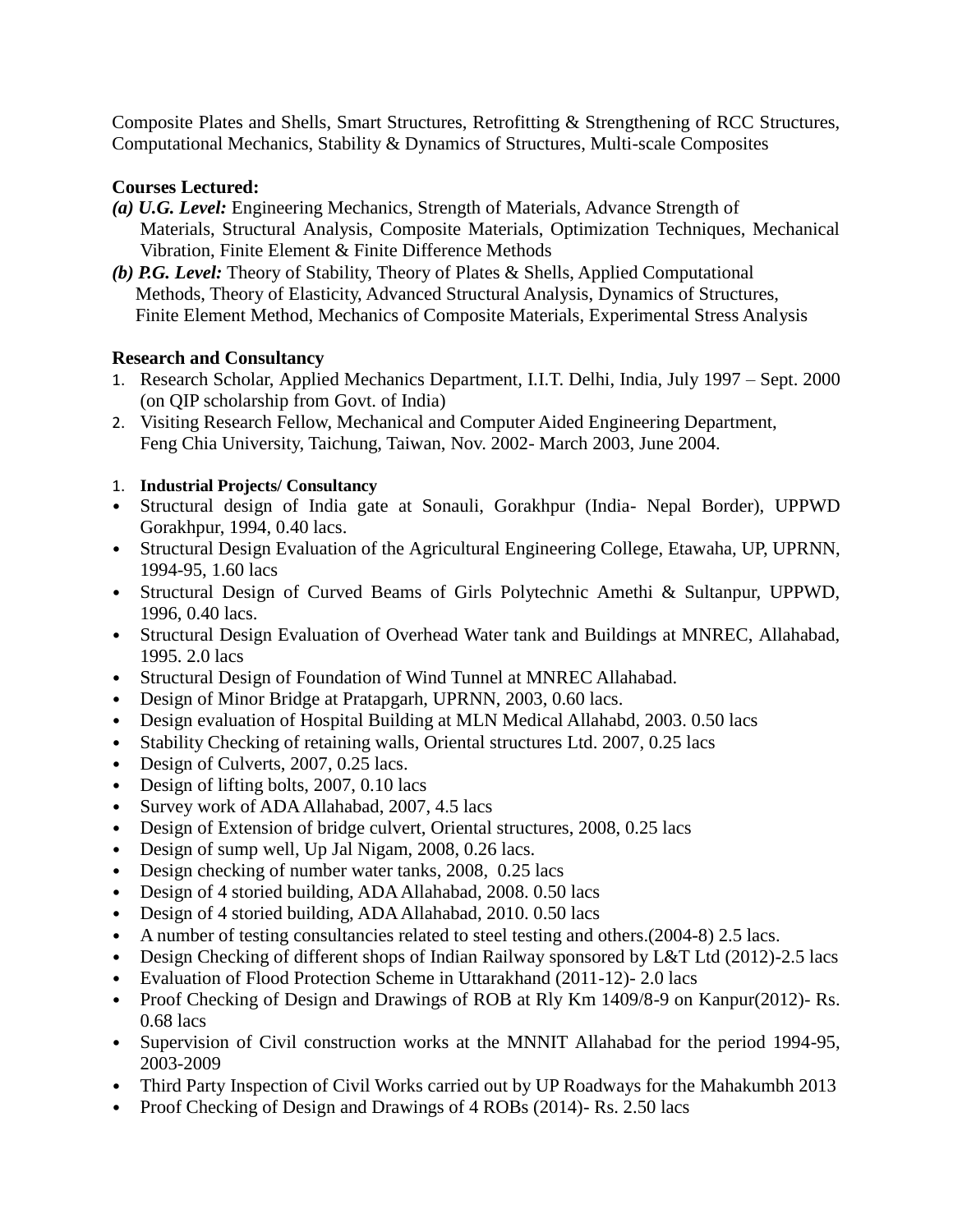- 1. **Sponsored Research Projects**
- **Title**: Design Simulation, Modeling and Mechanical Properties Characterization of Carbon Nano Tube (CNT) Composites (completed)

**Funding Agency**: Advanced Systems Laboratory (ASL) a Defense Research and Development Organization (DRDO), Ministry of Defence, Govt. of India. **Fund allotment**: Rs. 127 lacs (Co-PI: Dr. S.B.Mishra, MED)

• **Title**: "Characterization, Modelling and Analysis of Nano flake and Nano-sheet Graphite Nanocomposites"

**Funding Agency**: **Joint** Research funding under Indo-Taiwan S&T Programme **Fund allotment**: funding of 2 visits from each side. **Period:** March 2009-2012

• DST-FIST project for Applied Mechanics Department, MNNIT Allahabad, Rs. 130 lacs (Prepared & presented before the committee on behalf of the deptt.)

### **Awards and Recognitions**

- National scholarship 1979-1986.
- GATE Fellowship 1986-1988.
- QIP Fellowship 1997-2000.
- Cited in Marcus World's Who's and Who in Science & Engineering 2003, 2005, 2006, 2007.
- Included in the reference book by the International Biographical Centre, Cambridge, England as leading Scientists of the World 2005.
- **Visiting Research Fellow** Nov.02 March 03 and June 2004, Feng Chia University, Taichung, Taiwan.
- Developed BE/B. Tech (Civil Engg.) Curriculum, sponsored by AICTE New Delhi in 1998.
- **Served as Reviewer** to the following Int. Journals (i) J. Engineering Mechanics, ASCE, (ii) J. Sound & Vibration, (iii) Finite Element Analysis & Design, (iv) Int. J. Structural stability & Dynamics, (v) Int. J. Geotechnical & Geological Engg.,(v) Communication in Nonlinear Science & Numerical Simulations, (vi) Composite Structures, (vii) Mechanics of Advanced Materials & Structures (viii) Int J. of Mechanical Sciences (ix) Acta Mechanica Solida Sinica (x) AIAA (x) Shock and Vibration (xi) Composites: Part-B (xii) Int. J. Mechanical Sciences (xiii) Structural Engineering & Mechanics
- Member International Editorial Board of Int. Journal "The Open Aerospace Engg. Journal" published by Bentham Science & Engg. Publication, USA.
- Member, Editorial Board of Journal of Modeling and Simulation in Design and Manufacturing (ISSN: 0976-7827)
- Reviewed Text Book on " Structural Analysis"
- Secretary & President of QIP Research Scholar Forum, IIT Delhi, 1998-1999.
- President, Teacher's Association, MNNIT Allahabad, 2007-9
- Chaired Technical Sessions in International Conference, ICTACEM2010, ICSSD-2102
- Member, International Advisory Board,  $4<sup>th</sup>$  International Conference on Structural Stability and Dynamics held at NIT Jaipur, Jan. 2012.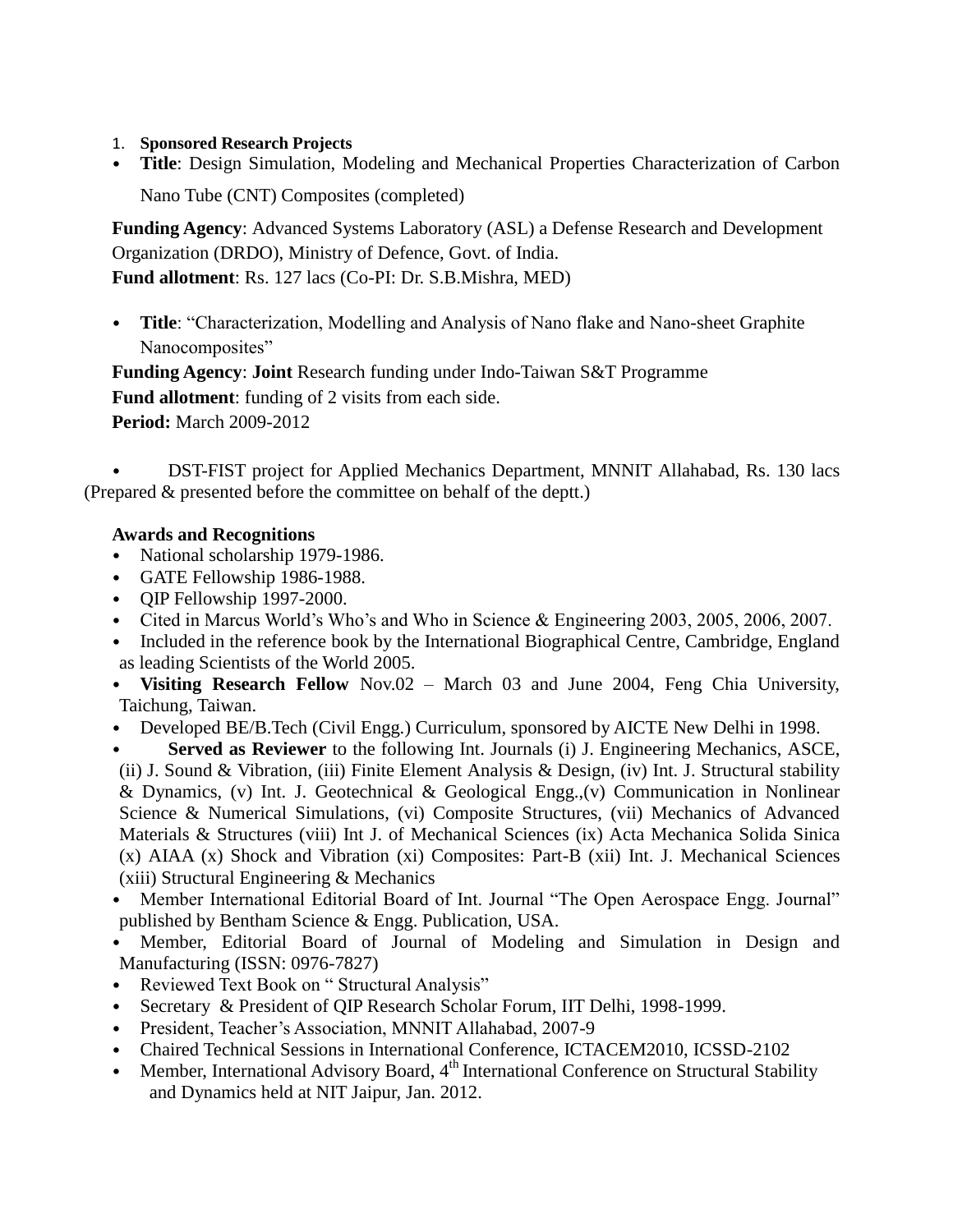Member, National Advisory Board 3<sup>rd</sup> Asian Conference on Functional Materials and Structures, ACFMS-2012.

#### **Administrative Experience:**

- *Institute Level:*
- Dean (Academic): Sept01, 2013-Continuing
- Head, Applied Mechanics Department: August 16, 2011- August 16, 2013
- Head, Mathematics Department: March 2011- August 2011
- Dy. Dean (Administration): 2001-2004
- Faculty in-charge Construction: July1994- Aug. 95, Sept.2003- Feb. 2010
- Assistant Warden- Tandon Hostel & P.G. Hostel
- Warden in-Charge: Delegacy & Malviya Hostel
- Officer-in-Charge: Various Games
- Chief Proctor
- Chairman, Institute Health Care Committee
- Chairman, Institute Security Advisory Committee

### *(b) Department Level*

• Officer-in-charge: Computational lab, Engineering Mechanics lab, Structural Analysis lab,

Strength of Materials lab, Time table

- Convener-Departmental Postgraduate Committee
- Convener-Departmental Under Graduate Committee

#### *(c) Others*

- Dy. Coordinator-UPMCAT: 2001, 2002, 2003
- Dy. Chairman Central Counseling Board- AIEEE-2003, 2004
- Convener-Technical Committee: CCB-AIEEE-2003
- Member-CCB Head Quarter, AIEEE-2008
- Member-Technical Committee, AIEEE-2009, CSAB-2014

## **Short Term/Refresher Courses Organized / Attended:**

#### **Organized:**

- Convener, Self Sponsored Short Term course on "Nanocomposites" MNNIT Allahabad, 2013
- Convener, Self Sponsored Short Term course on "Finite Element Analysis (Theory and Practice)" MNNIT Allahabad, January 29 – February 03, 2007, Number of participants – 45**.**
- Chairman, National Workshop on Advanced Functional Materials and Structures (AFMS-12) in collaboration with University of Missouri, Columbia, USA at MNNIT Allahabad, July 12- 14, 2012.

#### **Attended:**

- Short Term course on "Computer Methods in Optimization", Oct. 12-23, 1992, IISc Bangalore.
- Short Term Course on "Pump and Valve Selection for Optimum Performance", Dec. 27-Jan. 8, 1994, MNREC Allahabad.
- Short Term Course on "Recent Trends in Engineering Materials" Dec. 26- Jan 6, 1995, MNREC Allahabad.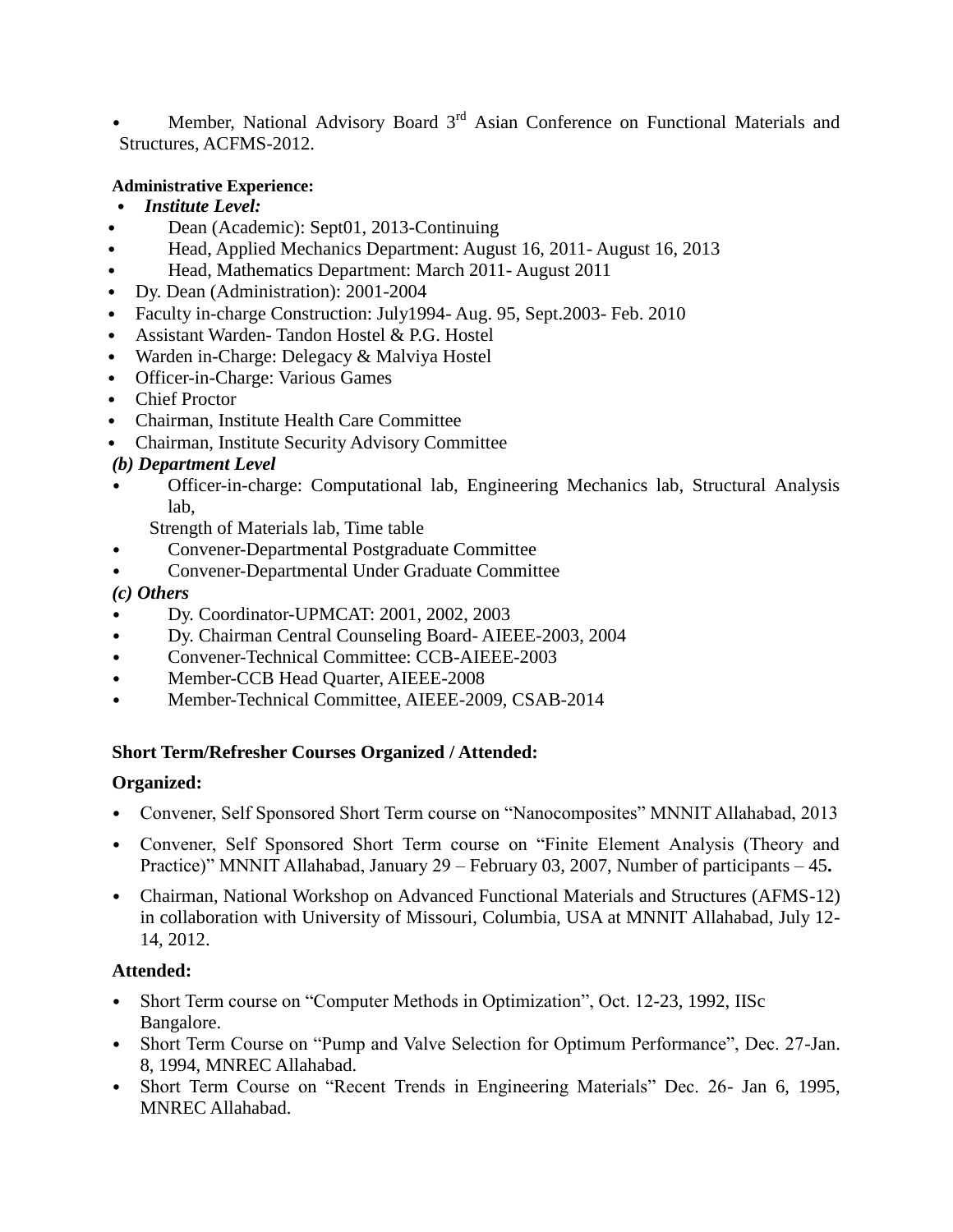- Specialist Course on "Detailing of Reinforced Concrete Structures" Oct. 12-17, 1995, University of Roorkee.
- Summer School on "Reliability Based Innovative Product Design" June 1-12, 1998, IIT Delhi.
- Summer School on "Instrumentation & Data Analysis" July 6-17, 1998, IIT Delhi.
- National workshop on "Institute Works- Construction and Management" Sept. 23-24, 2002, IIT Kanpur.
- Short Term Programme on "Curriculum Processes" Feb. 15-17, 2005 organized jointly by MNNIT Allahbad & NITTTR, Chandigarh.
- Short Term Course on "Virtual Instrumentation" Jan. 17-21, 2005 organized jointly by MNNIT Allahbad & NITTTR, Chandigarh.

# **Conferences/Seminars Organized/Participated:**

## **Organized**

• International Conference on Multifunctional Materials, Structures and Applications (ICMMSA-2014) in collaboration with University of Missouri, Columbia, USA at MNNIT Allahabad, Dec. 22-24, 2014 as Programme and Technical Chair.

## **Participated**

- National Seminar on High Rise Structures, Institution of Engineers Allahabad, 1995.
- Int. Conf. on Theoretical, Applied, Computational & Experimental Mechanics, ICTACEM-98, IIT Kharagur, 1998.
- $\bullet$  11<sup>th</sup> ISME Conf. IIT Delhi, 1999.
- Geo-Environment-2005, MNNIT Allahabad
- Int. Conf. Computational & Expérimental Sciences, ICCES-5, IIT Chennai, 2005.
- Int. Conf. Computational Mechanics, ICCMS06, IIT Guwahati, 2006.
- Int. Conf. 15<sup>th</sup> USNCTAM, Univeristy of Colorado, Colorado, USA, June 25-30,2006.
- Int. Conf. on Theoretical, Applied, Computational & Experimental Mechanics, ICTACEM-07, IIT Kharagur, 2007
- $2<sup>nd</sup>$  Asian Conference on Functional Materials & Structures ACFMS 2010, Nanjing University of Aeronautics and Astronautics, Nanjing, China, Oct.22-25, 2010.
- Int. Conf. on Theoretical, Applied, Computational & Experimental Mechanics, ICTACEM-10, IIT Kharagur, 2010
- Int. Conf. on Aeronautical and Astronautical Engineering, ICAAE 2011, Paris, France, July 27-29, 2011.
- 8<sup>th</sup> South African Conference on Applied Mechanics, SACAM-12, University of Johannesburg, South Africa, Sept. 3-5, 2012.

## **Invited Talks:**

- "Nonlinear Analysis of Composite Laminated Plates Under Thermomechanical Loading: An Analytical Approach" at Civil Engg. Deptt., Feng Chia University, Taichung Taiwan, 10-3- 2003.
- "Dynamic Response of Composite Laminated Plates" at Mechanical Engg. Deptt., Feng Chia University, Taichung Taiwan, 17-3-2003.
- "Basics of Finite Element Method" Short term course at MNNIT Allahabad, 2007.
- "Variation Formulations" Short term course at MNNIT Allahabad, 2007.
- Inaugural talk on "Finite Element Method" a refresher course at HBTI Kanpur, 2007.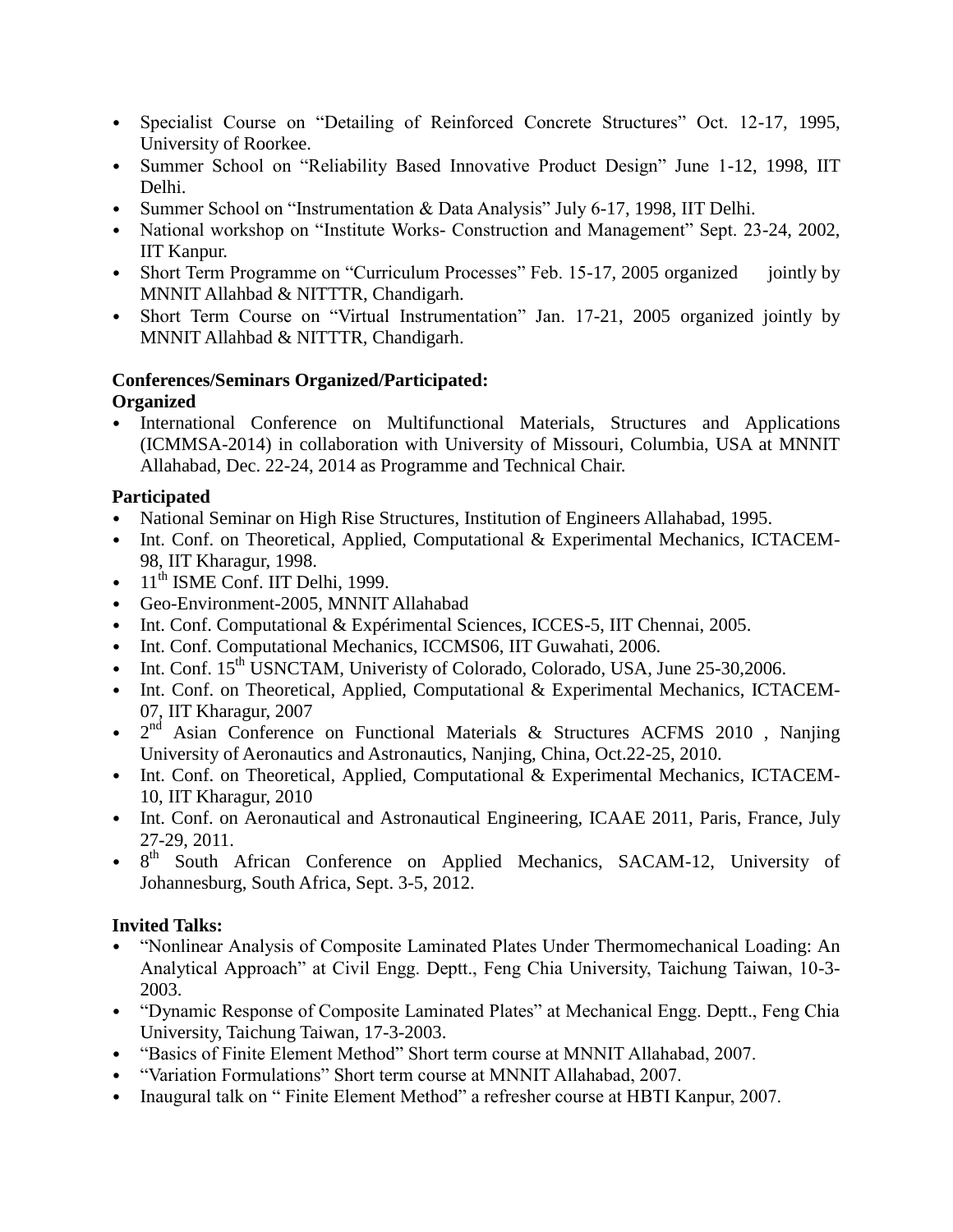- "Basics of Elasticity"Short term course at MNNIT Allahabad, 2007.
- "Computational Mechanics**"** Short term course at MNNIT Allahabad, 2007.
- "Basics of Finite Element Analysis & its Application", Short term course at Oriental Institute of science & Technology, Bhopal, 2007.
- "Research Scenario at MNNIT Allahabad", TOKO University, Taiwan, 2007.
- "About MNNIT & Research Scenario at MNNIT" CUHK & HKU, Hongkng, 2007.
- "Smart Materials & Systems" at Advanced Material Processing and Research Institute Bhopal, 2008.
- "Civil Engineering Profession" at a Seminar organized by U.P.Professional Civil Engineering association at Lucknow, 2007.
- "Laboratory Teaching" Orientation Programme for New Faculty Members at MNNT Allahabad-2004.
- "Multiscale Composites" at National Workshop on Advanced Functional Materials and Structures, MNNIT Allahabad, July 12-14, 2012.
- "Nonlinear Systems and Dynamics" at short term course on Advances in Nonlinear Dynamics organized by Deptt. of Physics, MNNIT Allahabad, June 10-14, 2013.

#### **Visits Abroad (Foreign Universities):**

- University of Johannesburg, South Africa
- Nanjing University of Aeronautics & Astronautics, Nanjing, China
- Feng Chia University, Taichung, Taiwan
- TOKO University, Chai, Taiwan
- Hongkong University, Hongkong
- Chinese University Hongkong, Hongkong
- University of Collorado, Boulder, USA
- Columbia University, New York, USA
- City College of Engineering, City Univeristy, New York, USA
- Florida International University, Miami, USA
- The Parks College of Engineering and Aviation, St. Louis, USA
- University of Missouri, Columbia, USA

#### **Ph.D. Theses Supervised**

#### **(a). Completed**

**(i)** B.P.Patel (2005), "Thermal Buckling and Postbuckling Characteristics of Composite Laminated Shells (Co-Supervisor: Prof. Y .Nath)

**(ii)** Ramesh Pandey (2008), "Some Studies on Nonlinear Analysis of Laminated Composite Rectangular Plates" (Co-Supervsor: Prof. Anuj Jain)

**(iii)** Dinesh Bhatia (2011), "Some Studies on Biomechanical Aspects of Human Leg" (Co-Supervisor: Dr. R.P.Tewari)

**(iv)** R.K.Srivastava (2012), "Study of Rigid Pavements for Village Roads in Alluvial Regions" (Co-Supervisor: Prof. S.K.Duggal).

**(v)** Jeeoot Singh (2012), "Some Studies on Linear and Nonlinear Analysis of Rectangular Plates using RBF based Meshfree Method" (Co-supervisor: Prof. T.Nath).

**(vi)** Ashutosh Upadhyay (2013) "Nonlinear Static and Dynamic Analysis of Skew Plates".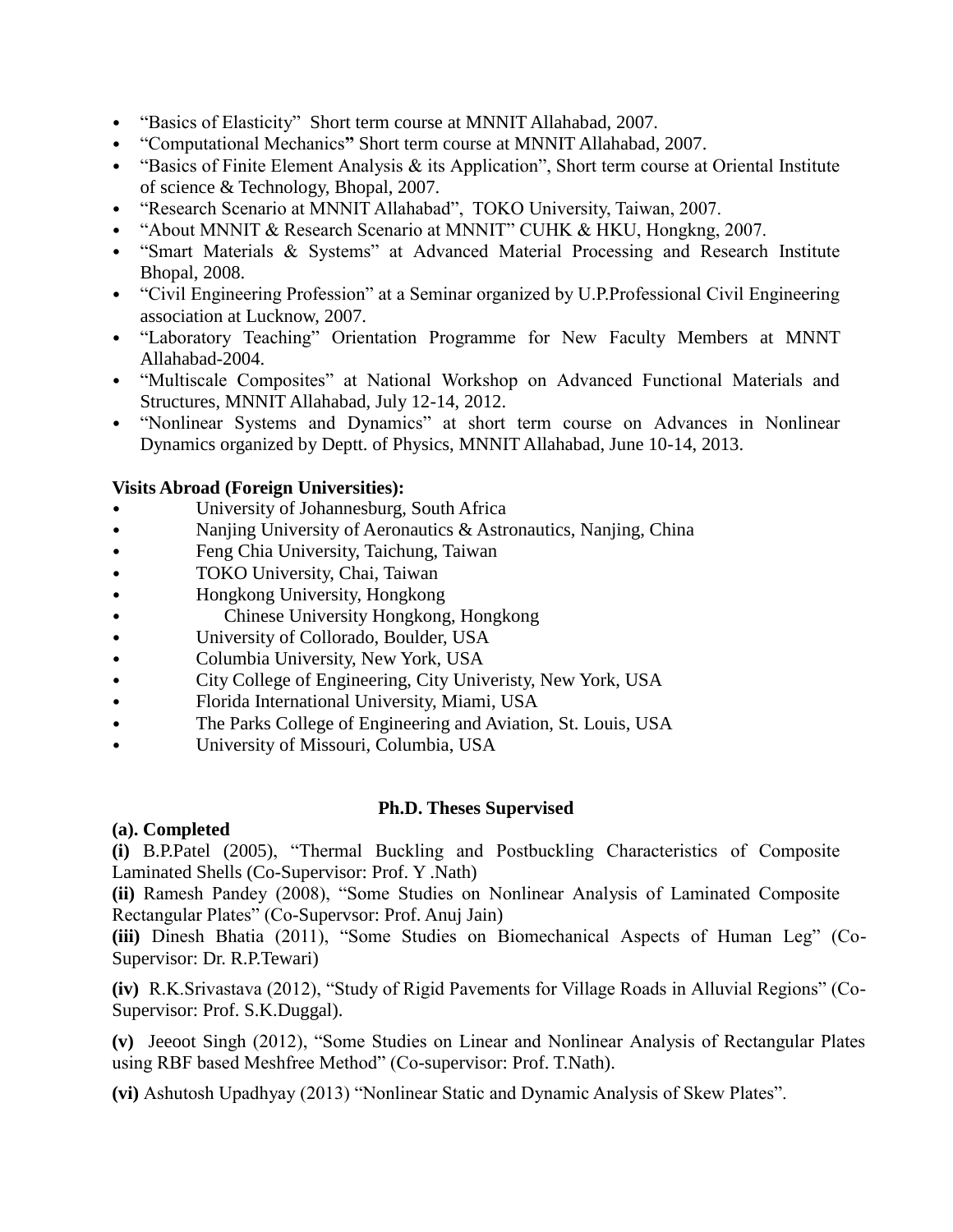**(vii)** Syed Tabin Rushad (2013), "Some studies on the strengthening of the R.C.C. beams", (Cosupervisor: Prof. S.K.Duggal)

**(viii)** T. Ramesh (2014), " Life Cycle Energy Analysis of Residential Buildings" (Co-Supervisor: Dr. Ravi Prakash)

**(ix)** Ashok Jain (2014), "Some Studies on the Warehousing Structures using Prefabricated Ferrocement Folded Plates".

#### **(b). Under Progress: 4**

**(i).** Kishore Guru, "Study of CNT reinforced multi-phase composites", (Co-Supervisor: Dr. S.B.Mishra)

(ii) Hemant K Singh "Life Cycle Energy Analysis of Commercial Buildings), (Co-Supervisor: Prof. Ravi Prakash)

(iii) Tushar Sharma, "Flutter Analysis of Wind Turbine Blade", (Co-Supervisor: Dr. V.Murari).

(iv) Rajendra Bahadur, "Analysis of Spherical Shells on Rectangular Planform", ( Co-Supervisor: Dr. Ashutosh Upadhyay)

## **List of Publications**

### *(a) Book Chapters:*

• **"**Buckling and Post-buckling of Composite Plates Under Thermal Loadings", **Shukla K.K.** and Pandey R., Encyclopedia of Thermal Stresses, Editor- R. Hetnarski, DOI 10.1007/978- 94-007-2739-7, © Springer Science+Business Media Dordrecht , 505-516, (2014).

## *(b). Refereed International Journals:*

#### **2015-2016**

• " Effect of temperature and functionalization on the interfacial properties of CNT reinforced nanocomposites", Guru, K., Mishra, S.B., and **Shukla, K.K**., *Applied Surface Science*, 349, 59-65 (2015).

## **2014-2015**

- "Life Cycle Energy of Low Rise Residential Buildings in Indian Context" Ramesh, T., Prakash, R., and **Shukla, K.K.,** *Open Journal of Energy Efficiency(OJEE),3*, 108- 118,(2014).
- "Post-buckling analysis of skew plates subjected to combined in-plane loadings" Upadhyay, A.K. and **Shukla, K.K** ., *Acta Mech*, 225 (10), 2959-2968, (2014)
- "Buckling of Laminated Composite and Sandwich Plates Using Radial Basis Function Collocations", Sandeep Singh, Jeeoot, Singh, **Shukla, K.K.,** *International Journal of Structural Stability and Dynamics,* DOI: 10.1142/S0219455415400027

#### **2013-2014**

• "Meshless Analysis of Laminated Composite and Sandwich Plates Subjected to Various Types of Loads", Singh, Jeeoot, Singh, S., and Shukla, K.K., *Journal for Computational*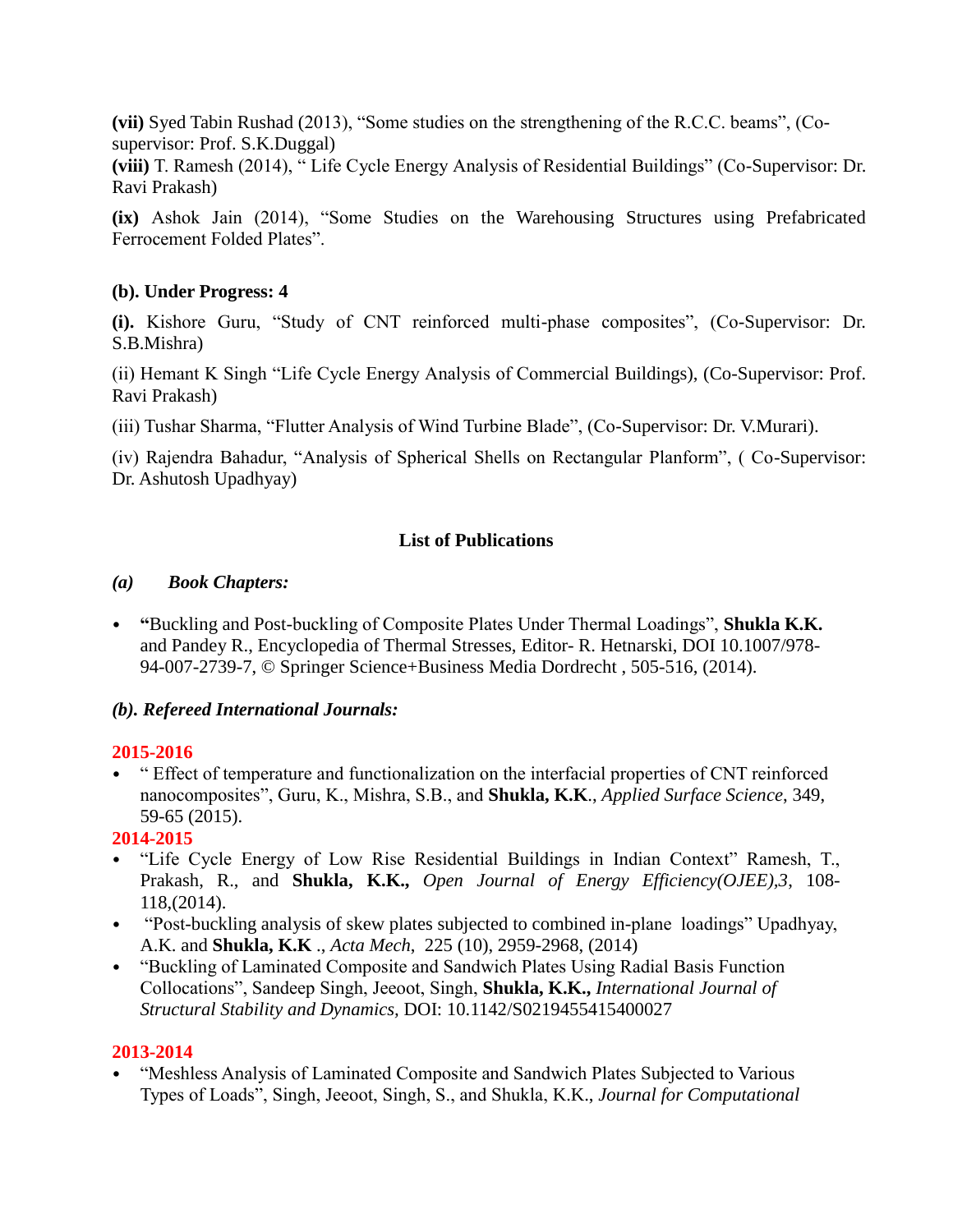*Methods in Engineering & Mechanics*, 15(2), 158-171, 2(014)

- "Post buckling Behavior of Composite and Sandwich Skew Plates" Upadhyay, A.K. and **Shukla, K.K.,** *International Journal of Non-Linear Mechanics*, 55, 120-127 (2013).
- "Nonlinear static and dynamic analysis of skew sandwich plates", Upadhyay, A.K. and **Shukla, K.K.,** *Composite Structures*, 105, 141-148 (2013)
- "Geometrically Nonlinear Static and Dynamic Analysis of Functionally Graded Skew Plates" Upadhyay, A.K. and **Shukla, K.K.,** *Communications in Nonlinear Sciences and Numerical Simulation,* 18(8),2252-2279 (2013)
- "Flexural response of Doubly Curved Laminated Composite Shells" by Sharma, A., Upadhyaya, A.K., **Shukla, K.K**., *J. SCIENCE CHINA Physics, Mechanics & Astronomy*, 56 (4): 812-817 (2013).
- •
- "Non-linear Flexural and Dynamic Response of CNT Reinforced Laminated Composite

Plates", Bhardwaj, G., Upadhyay, A.K., Pandey, R., and **Shukla, K.K**., *Composites Part B*, 45, 89-100 (2013).

- "Buckling of laminated composite plates subjected to mechanical and thermal loads using meshless collocations", Singh, Sandeep, Singh Jeeoot, and **Shukla, K.K**., *Journal of Mechanical Science and Technology*, 27(2), 327-336 (2013).
- "Life cycle energy analysis of a multifamily residential house: a case study in Indian context" Ramesh, T., Prakash, R., and **Shukla, K.K.,** *Open Journal of Energy Efficiency(OJEE),*2, 34(2013).
- **"**Nonlinear flexural analysis of functionally graded plates under different loadings using RBF based meshless method", Singh, Jeeoot and **Shukla, K.K**., *Engineering Analysis with Boundary Elements*, Vol. 36, 1819-1827 (2012).
- "Large Deformation Flexural Behavior of Laminated Composite Skew Plates: An Analytical

Approach" Upadhyay, A.K. and **Shukla, K.K.,** *Composite Structures,* Vol. 94, 3722-3735 (2012)

• "Life cycle approach in evaluating energy performance of residential buildings in Indian

Context", Ramesh, T., Prakash, R., and **Shukla, K.K.,** *Energy and Buildings,* 54, 259-265 (2012).

## **2011-2012**

• "Nonlinear Dynamic Response of Elastically Supported Laminated Composite Plates" Pandey, R., Upadhyay, A.K., **Shukla, K.K.**, and Jain A., *Int. J. Mechanics of Advanced Materials and Structures* , Vol. 19 (6), 397-420, 2012.

• "Nonlinear flexural analysis of laminated composite plates using RBF based meshless method", Singh, Jeeoot and **Shukla, K.K**., *Composite Structures*, Vol. 94, 1714-1720 (2012).

• "Life Cycle Energy Analysis of Residential Buildings with Different Envelopes and Climates

in Indian Context" by Ramesh, T., Prakash, R., and **Shukla, K.K.,** *J. Applied Energy,*Vol. 89(1), 193-202 (2012).

## **2010-2011**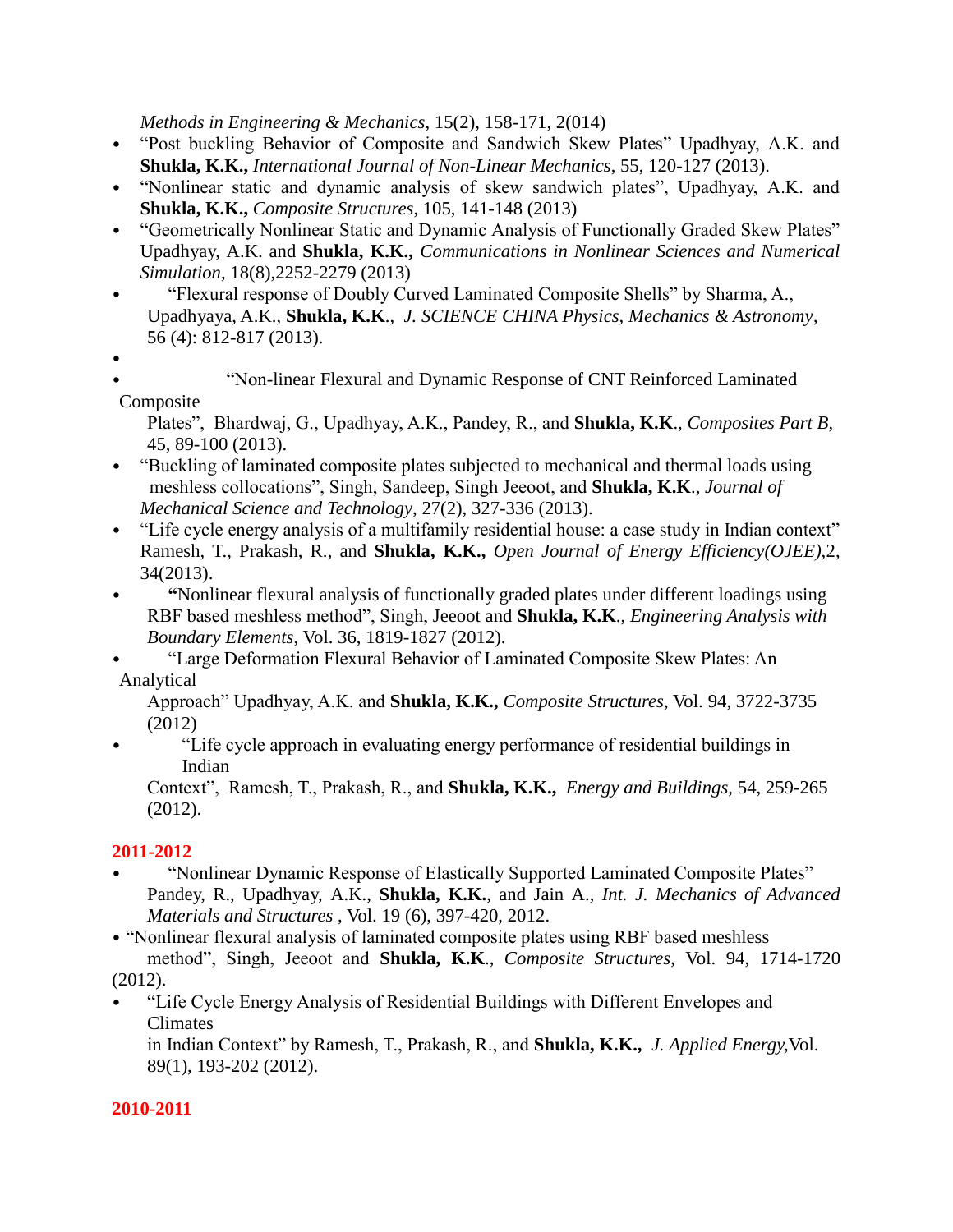- "Nonlinear dynamic response of laminated composite plates subjected to pulse loading" *by*
- 

A.K.Upadhyay, R. Pandey, and **K.K.Shukla**, *Communications in Nonlinear Sc. Numerical Simulation,* Vol. 16, 4530-4544 (2011).

• State of Art: Functional Electrical Stimulation (FES) *by* Bhatia D., Bansal G., Tewari R.P. and **Shukla K.K.**, *Int. J. Biomedical Engineering & Technology* , Vol. 5, No.1, 77-79. (2011).

## **2009-2010**

- Life cycle energy analysis of buildings: An overview by T.Ramesh, Ravi Prakash, **K.K.Shukla**, *Energy and Buildings,* 42(10), 1592-1600, (2010).
- Nonlinear Flexural Response of Laminated Composite Plates under Hygro-Thermo-Mechanical Loading by Upadhyay, A.K, Pandey, R., and **Shukla, K.K**., *Communications in Nonlinear Sc. Numerical Simulation***,** 15(9), 2634-2650, (2010).
- Hygrothermoelastic postbuckling response of laminated composite plates *by* Pandey R., Upadhyay A.K. and **Shukla K.K.**, *J. Aerospace Engg., ASCE* , 23(1), 1-13, (2010).
- Study of the role of muscles under different loading conditions using EMG analysis of lower extremities, Bhatia, D., Tewrai, R.P., Ayub, S., **Shukla, K.K**., and Ansari, M.A., Advances in Applied Science Research, vol. 1(3), 118-128, (2010)

### **2008-2009**

- Nonlinear free vibration analysis of composite plates with material uncertainties: A Monte Carlo simulation approach *by* Singh B.N., Bist A.K., Pandit M.K., **Shukla K.K.**, *J. Sound & Vibration,* 324(1-2) 2009 (2009).
- Thermoelastic stability analysis of laminated composite plates: An analytical approach *by* Pandey R., **Shukla K.K.** and Jain A., *Communications in Nonlinear Sc. Numerical Simulation*, 14, 1679-1699 (2009).
- Nonlinear flexural analysis of laminated composite plates *by* Pandey R., **Shukla K.K.** and Jain A., *Int. J. Applied Mechanics & Engineering,* 13(3), 707-733 (2008).

## **2007-2008**

- Second order statistics of natural frequencies of smart laminated composite plates with random material properties *by* Singh B.N., Umrao A. and **Shukla K.K.**, *Smart Structures and Systems: An Int. Journal*, 4(1) (2008).
- Postbuckling response of functionally graded rectangular plates subjected to thermomechanical loading *by* **Shukla K.K.**, Ravi Kumar K.V., Pandey R. and Nath Y., *Int. J. Structural Stability and Dynamics*, 7(3), 519-541 (2007).
- Nonlinear stability and dynamics of laminated composite plates and shells *by* Singh S., Sharma A., Patel B.P., **Shukla K.K.** and Nath Y., *Vibration Problems: Springer*, 415-427 (2007).

## **2006-2007**

- Free vibrations of laminated composite conical panels with random material properties *by* Tripathi V., Singh B.N. and **Shukla K.K.**, *Composite Structures,* 81(1), 96-104 (2007).
- Thermoelastic Buckling Characteristics of Angle-Ply Laminated Elliptical Cylindrical Shells", Patel, B.P., Shukla, K.K., and Nath, Y., *Composite Structures, 77*(1), 120-124 (2007)
- Postbuckling analysis of functionally graded rectangular plates *by* Wu T.L., **Shukla K.K.**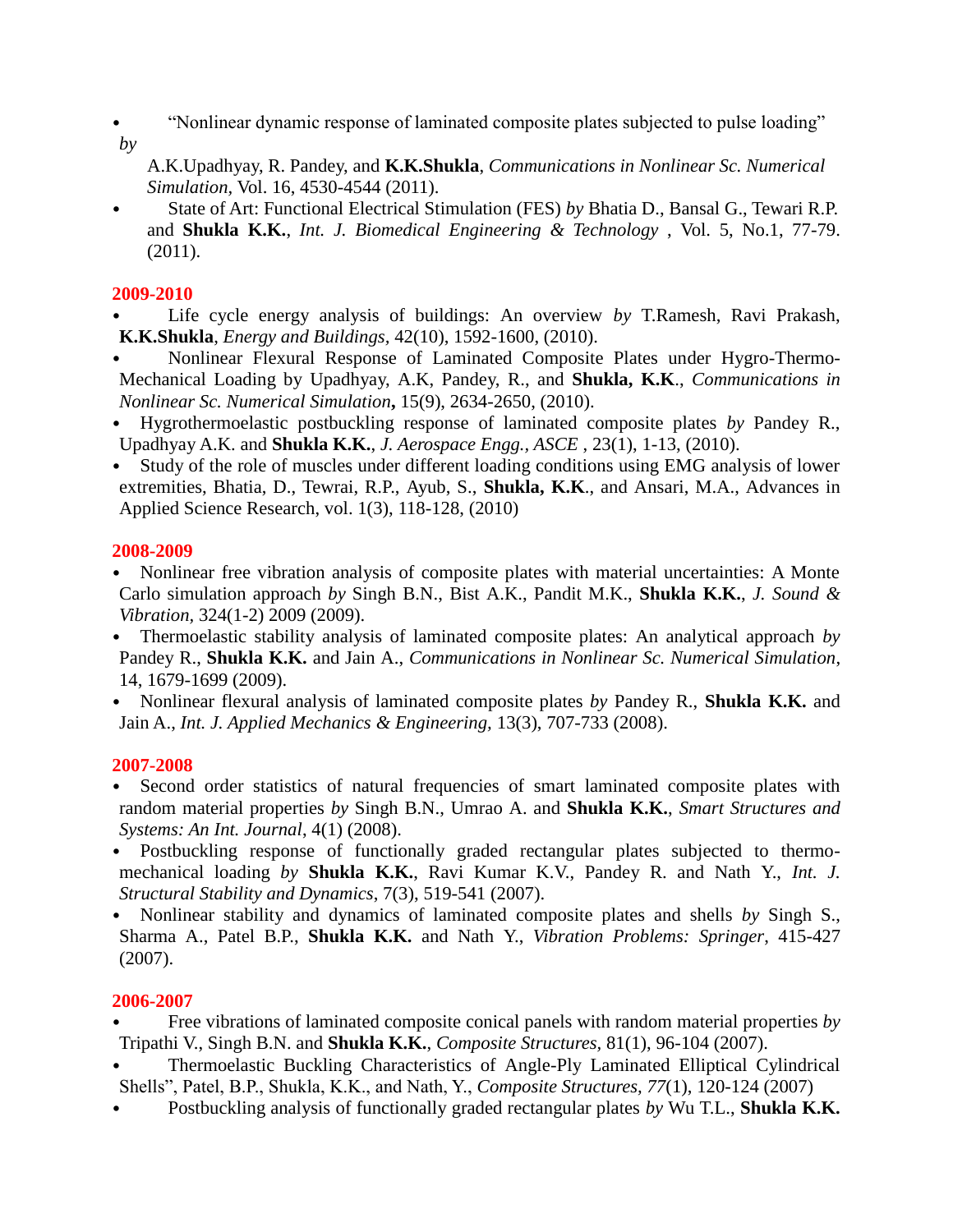and Huang J.H., *Composite Structures,* 81(1), 1-10 (2007).

- Nonlinear static and dynamic analysis of functionally graded plates *by* Wu T.L., **Shukla K.K.** and Huang J.H., *Int. J. Applied Mechanics & Engineering,* 11(3), 679-698 (2006).
- Nonlinear thermo-elastic buckling characteristics of cross-ply laminated joined conicalcylindrical shells *by* Patel B.P., Nath Y. and **Shukla K.K.**, *Int. J. Solids and Structures,* 43, 4810-4829 (2006).

#### **2005-2006**

- Nonlinear thermoelastic stability characteristics of cross-ply laminated oval cylindrical/conical shells *by* Patel B.P., **Shukla K.K.** and Nath Y., *Finite Elements in Analysis and Design,* 42, 1061-1070 (2006).
- Thermal postbuckling analysis of laminated cross-ply truncated circular conical shells *by* Patel B.P., **Shukla K.K.** and Nath Y., *Composite Structures,* 71(1), 101-114 (2005).
- Buckling and transient behaviour of layered composite plates under thermomechanical loading *by* **Shukla K.K.**, Nath Y. and Kreuzer E., *ZAMM*, 85(3), 163-175 (2005).
- Thermal postbuckling characteristics of laminated conical shells with temperature dependent properties, *by* Patel B.P., **Shukla K.K.** and Nath Y., *AIAA Journal*, 43(6), 1380-1388 (2005).
- Thermo-elastic stability behaviour of laminated cross-ply elliptical shells *by* Patel B.P., **Shukla K.K.** and Nath Y., *Structural Engineering and Mechanics,* 19(6), 749-755 (2005).
- Postbuckling of cross-ply laminated rectangular plates containing short random fibres *by* Huang J.H. and **Shukla K.K.**, *Composite Structures,* 68(3), 255-265 (2005).
- Buckling of laminated composite rectangular plates *by* **Shukla K.K.**, Nath Y., Kreuzer E. and Sateesh K.V., *J. Aerospace Engg., ASCE,* 18(4), 215-223 (2005).

## **till 2004**

- Thermal postbuckling of laminated composite plates with temperature dependent properties *by* **Shukla K.K.**, Huang J.H., Nath Y., *J. Engineering Mechanics, ASCE,* 130(7), 818-825 (2004).
- Thermal buckling of laminated cross-ply oval cylindrical shells *by* Patel B.P., **Shukla K.K.**, Nath Y., *Composite Structures,* 65(2), 217-229 (2004).
- Nonlinear dynamic analysis of composite laminted plates containing spatially oriented short fibres *by* **Shukla K.K.**, Chen J.M. and Huang J.H., *Int. Journal of Solids and Structures,* 41(2), 365-384 (2004).
- Buckling of laminated composite rectangular plates under transient thermal loading *by* **Shukla K.K.** and Nath Y., *Journal of Applied Mechanics, ASME,* 69(5), 684-692 (2002).
- Thermomechanical postbuckling of cross-ply laminated rectangular plates *by* **Shukla K.K.** and Nath Y., *J. Engineering Mechanics, ASCE,* 128(1), 93-101 (2002).
- Analytical solution for buckling and postbuckling of angle-ply laminated composite plates under thermomechanical laoding *by* **Shukla K.K.** and Nath Y., *International Journal of Nonlinear Mechanics,* 36(7), 1097-1108 (2001).
- Nonlinear transient analysis of moderately thick laminated composite plates *by* Nath Y. and **Shukla K.K.**, *Journal of Sound and Vibration,* 247(3), 509-526 (2001).
- Postbuckling of angle-ply laminated plates under thermal loading *by* Nath Y. and **Shukla K.K.**, *Communications in Nonlinear Sciences and Numerical Simulation,* 6(1), 1-16 (2001).
- Postbuckling of cross-ply laminated rectangular plates under in-plane thermal loading *by* Nath Y. and **Shukla K.K.**, *Int. J. Nonlinear Science and Engrg.,* 1, 1-16 (2001).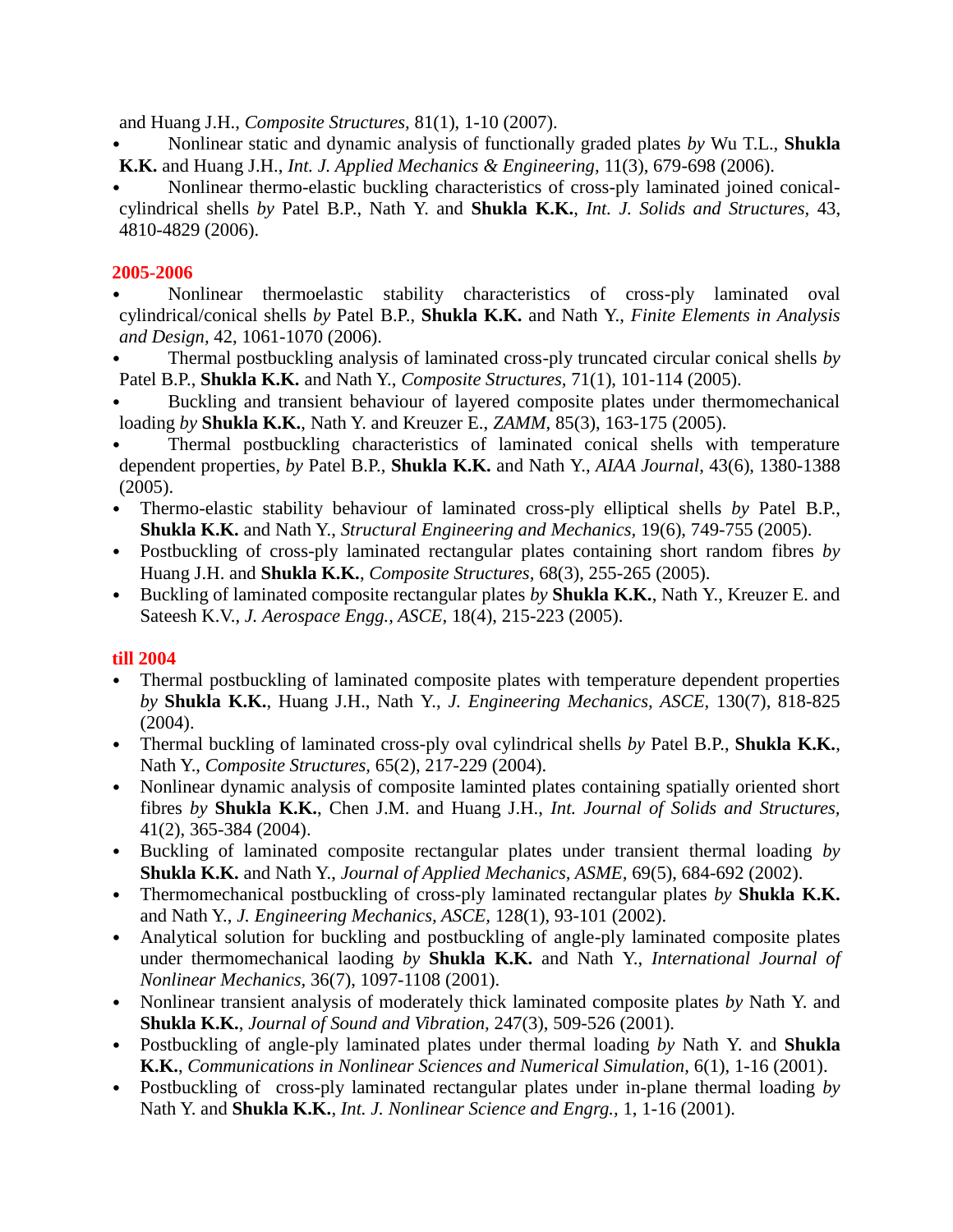• Nonlinear analysis of moderately thick laminated rectangular plates *by* **Shukla K.K.** and Nath Y., *J. Engineering Mecanics, ASCE,* 126(8), 831-838 (2000).

## *( c) National Journals:*

- "Study of Composite Effect of Concrete Base in Rigid Pavement for Vilage Roads in Alluvial Region", R.K. Srivastava, **K.K. Shukla,** and S.K. Duggal, J. Indian Road Congress, 74, 1-13, (2013).
- Reinforced Cement Concrete Pavement for Village Roads in Alluvial Region: A Sustainable Option", R.K. Srivastava, S.K. Duggal, and **K.K. Shukla**, Highway Research Journal, Indian Road Congress, 5(2), 19-26, 2012.
- Warehousing Structures-An optimal approach, A.K.Jain and **K.K.Shukla**, Indian Concrete Journal (2012).
- Flexural Analysis of laminated composite plates using thin plate spline radial basis function by Jeeot Singh, Sandeep Singh, and **K.K.Shukla**, J. Modeling and Simulation in Design and Engineering, Vol. 2, No. 1, 79-84 (2011).
- Determination of activity of significant muscle groups for lower limb exercise *by* Bhatia, D., Bansal, G., Tewari, R.P., and **Shukla, K.K.,** *Indian Journal of Biomechanics: Special Issue*, NCBM, IIT Roorkee (2009).
- Parametric study on the vibration of cylindrical shell on an elastic foundation *by* Paliwal D.N., Pandey R.K. and **Shukla K.K.**, *J. of Structural Engineering,* 26(2), 149-153 (1999).

## *(d) International Conferences:*

- A.K.Upadhyay and K.K.Shukla, "Static and Dynamic Analysis of Functionally Graded Skew Plates" Fourth International Congress on Computational Mechanics and Simulation (ICCMS 2012), IIT Hyderabad, Dec 9-12, 2012.
- J.Singh and K.K.Shukla, "Nonlinear Free Vibration of Functionally Graded Plates using Multiquadric collocations" The Third Asian Conference on Mechanics of Functional Materials and Structures (ACMFMS 2012), IIT Delhi, Dec 5-8, 2012.
- R.B.Patil and K.K.Shukla, "Static and Vibration analysis of Laminated Composite and Sandwich Plates" The Third Asian Conference on Mechanics of Functional Materials and Structures (ACMFMS 2012), IIT Delhi, Dec 5-8, 2012.
- A.K.Upadhyay and K.K.Shukla, "Buckling of Laminated Composite and Sandwich Skew Plates" The Third Asian Conference on Mechanics of Functional Materials and Structures (ACMFMS 2012), IIT Delhi, Dec 5-8, 2012.
- P.K.Tungala and K.K.Shukla, "Supersonic Flutter of Rectangular Plates with Variable Fiber Spacing" The Third Asian Conference on Mechanics of Functional Materials and Structures (ACMFMS 2012), IIT Delhi, Dec 5-8, 2012.
- J. Singh and **K.K.Shukla,** " Buckling Analysis of Laminated Composite and Sandwich Plates subjected to Different In-plane Loadings", 8<sup>th</sup> South African Conference on Applied Mechanics, SACAM-2012, University of Johannesburg, South Africa, Sept 3-5, 2012.
- A.K.Upadhyay and **K.K.Shukla, "** Nonlinear Dynamic Analysis of Laminated Composite Skew Plates", Fourth Int. Conf. on Structural Stability and Dynamics (ICSSD-2012), Jaipur,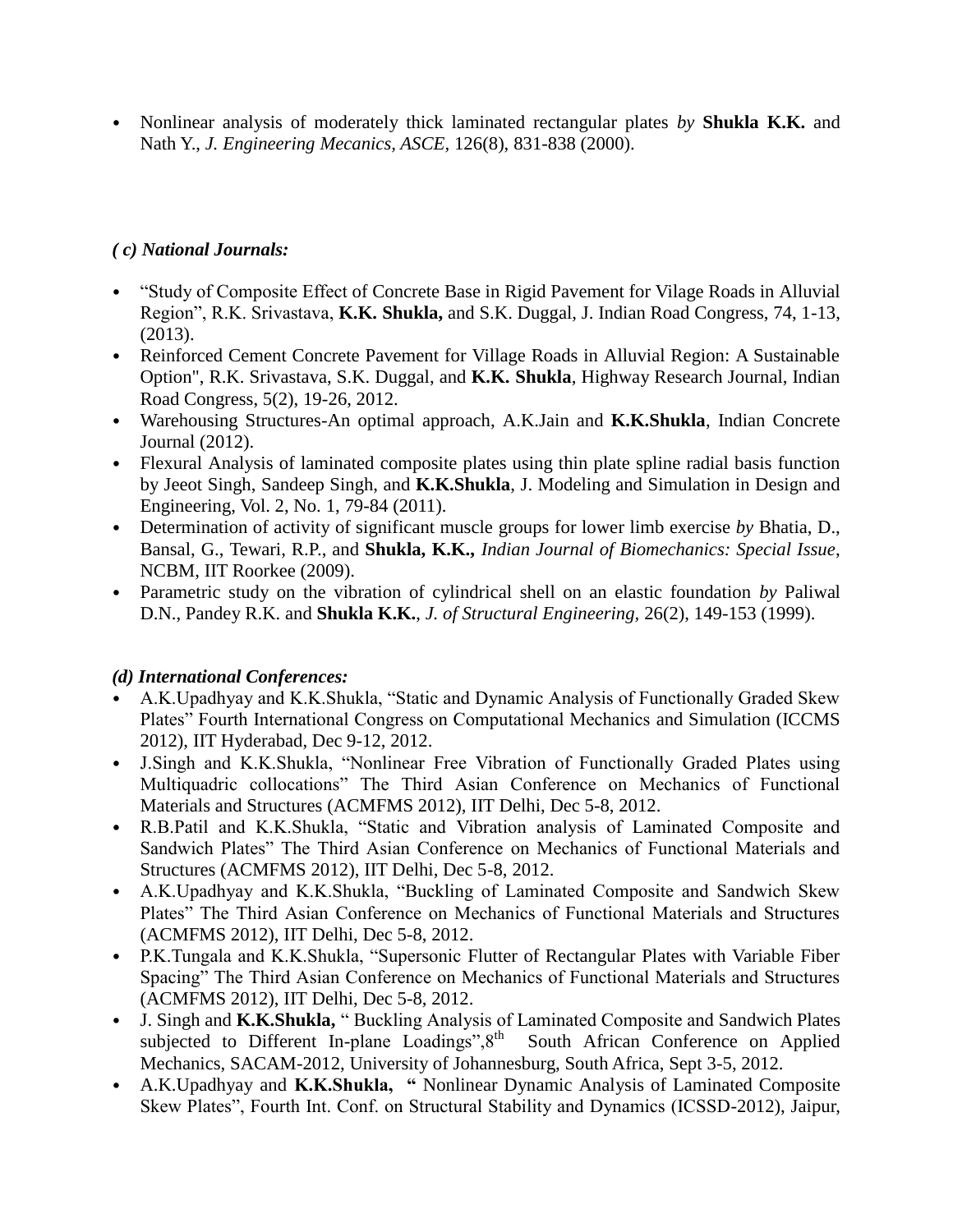India, 4-6 Jan. 2012.

- G. Bhardwaj, A.K.Upadhyay, R. Pandey, and **K.K.Shukla**, " Buckling and Postbuckling Response of CNT Reinforced Multi-Scale Composite Laminated Plates" , Fourth Int. Conf. on Structural Stability and Dynamics (ICSSD-2012), Jaipur, India, 4-6 Jan. 2012.
- Sandeep Singh, J. Singh, and **K.K.Shukla**, "Buckling of Laminated Composite Plates using Meshless Method Based on Radial Basis Function", Fourth Int. Conf. on Structural Stability and Dynamics (ICSSD-2012), Jaipur, India, 4-6 Jan. 2012.
- Viswanath, S.M., A.K.Upadhyay, and **K.K. Shukla**, " Low Velocity Impact Analysis of Sandwich Plates using General Linearized Contact Law", Fourth Int. Conf. on Structural Stability and Dynamics (ICSSD-2012), Jaipur, India, 4-6 Jan. 2012.
- J. Singh, Sandeep Singh, and **K.K.Shukla,** " RBF based Meshless Method for Free Vibration Analysis of Laminated Composite Plates", Int. Conf. on Aeronautical and Astronautical Engineering, ICAAE 2011, Paris, France, July 27-29, 2011.
- Viswanath, S.M., A.K.Upadhyay, and **K.K. Shukla**, " Low Velocity Impact Analysis of Composite Laminates using Linearized Contact Law", 5<sup>th</sup> International on Advances in Mechanical Engineering (ACAME), SVNIT Surat India, June06-08, 2011.
- P.P.Singh, G. Bhardwaj, S.B.Mishra, and **K.K.Shukla**, " Influence of Aspect Ratio and CNT-Matrix Interphase in Carbon Nanotube Reinforced Composites",  $5<sup>th</sup>$  International on Advances in Mechanical Engineering (ACAME), SVNIT Surat India, June06-08, 2011.
- M.K.Dikshit, S.B.Mishra, and **K.K.Shukla**, " Investigation of Elastic Modulus of Epoxy DGEBA Cured with DEDTA by Molecular Dynamics", 5<sup>th</sup> International on Advances in Mechanical Engineering (ACAME), SVNIT Surat India, June06-08, 2011.
- K.V.Kulkarni, A.K.Upadhyay, and **K.K.Shukla**, " An Analytical Solution for Dynamic Response of Laminated Composite Skew Plates", 5<sup>th</sup> International on Advances in Mechanical Engineering (ACAME), SVNIT Surat India, June06-08, 2011.
- Ambuj Sharma, A.K.Upadhyay, and **K.K.Shukla**, "Response of Doubly Curved Laminated Composite Shells", The Second Asian Conference on Mechanics of Functional Materials and Structures (ACMFMS 2010) at Nanjing University of Aeronautics and Astronautics Nanjing China, Oct. 22-25, 2010.
- Sandeep Singh, Ramesh Pandey, and **K.K.Shukla**, "Buckling Analysis of Laminated Composite Plates with Eccentric Circular Cutouts using FEM", ICTACEM 2010.
- Jeeot Singh, **K.K.Shukla**, and T.Nath**, "**A mesh free method for analysis of sandwich and composite plates using multiquadrics discretizations**",** ICTACEM 2010**.**
- Dinesh Bhatia, R.P. Tewari, **K.K. Shukla** "Mathematical Modeling and Simulation of knee ankle muscles for different locomotion activities"  $6<sup>th</sup>$  World Congress on Biomechanics (WCB 2010) in conjunction with 14<sup>th</sup> International Conference on Biomedical Engineering, National University of Singapore and International Federation of Medical and Biomedical Engineering and Biomedical Engineering Society,  $1^{st}$ -6<sup>th</sup> August 2010, Singapore, IFMBE Proceedings 31, pp. 640–643, 2010.
- A.K.Upadhyay, Praveen Kumar, and **K.K.Shukla,** " Linear Static Analysis of Skew Composite Plates", ICCMS, IIT Mumbai, Dec. 2009
- Sumit Sharma, Ramesh Pandey, A.K.Upadhyay**, and K.K.Shukla, "**Postbuckling Response of Hybrid Composite plates" ICCMS, IIT Mumbai, Dec. 2009.
- K.M.Gupta, A.K.Gupta, and **K.K.Shukla** (2008), "Nonlinear Analysis of Sandwich Composite Plate under Impact Loading", 5<sup>th</sup> MSAT, Bangkok, Sept. 2008, 97-99.
- R.Pandey, A.K.Upadhyay, **K.K.Shukla**, and A,Jain (2007), "Non-linear response of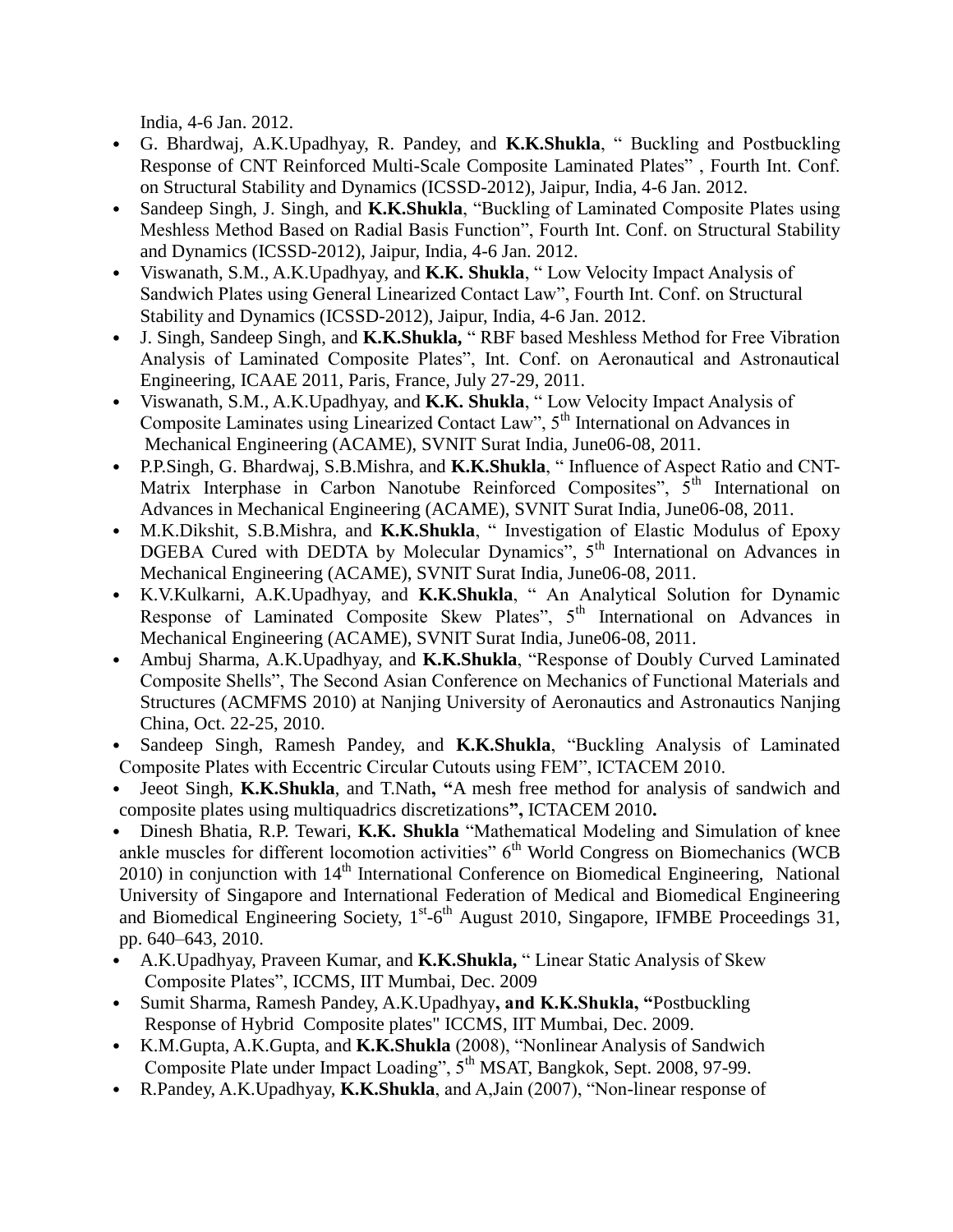laminated composite plates under hygromechanical loading", ICTACEM – 07, December 2007.

- R. Pandey, **K.K.Shukla**, and A. Jain (2006), "Postbuckling response of laminated composite rectangular plates", ICCMS06, IIT Guwahati.
- V. Anjani Kumar, Ramesh Pandey, **K.K.Shukla,** and Jin H. Huang (2006), "Linear vibration analysis of composite rectangular plates: A state space approach", ICCMS06, IIT Guwahati.
- **K.K.Shukla,** Ravi Kumar, KV., and Y.Nath (2006), " Stability Analysis of Functionally Graded Rectangular Plates", 15<sup>th</sup> USNCTAM, Univeristy of Colorado, Colorado, USA, June 25-30, 2006.
- B.P.Patel, A.Sharma, **K.K.Shukla,** and Y.Nath, (2005) " Nonlinear dynamics and stability of laminated composite plates and shells", ICOVP, 2005.
- B. N. Singh, Arun K. Mishra and **K. K. Shukla** (2005) "Stability of Piezoelectric Laminated Composite Plates with Uncertain Material Properties" International conference
- on Smart Materials, Structures and Systems, July 28-30, 2005, IISC Bangalore.
- Vivek Tripathi, B N Singh and **K.K. Shukla** (2005)**,** "Free vibration study of laminated composite conical panels with random material properties" International Conference on Smart Materials, Structures and Systems ,July 28-30, 2005 at IISC Bangalore.
- Jhao-Ming Chen, **K.K.Shukla**, Jin H.Huang (2005), " Analysis and design of double piezoelectric beam driven torsional microactuator", ICCES05, IIT Madras.
- Ramesh Pandey, **K.K.Shukla**, and Anuj Jain (2004), " Nonlinear static analysis of laminated composite plates", ICTACEM 2004, IIT Kharagpur, pp. 140-142, 2004.
- Atul Umrao, B.N.Singh, and **K.K.Shukla** (2004), "Free vibration response of piezoelectric laminated composite plates with random material properties", ICTACEM

2004, IIT Kharagpur, pp. 80-83, 2004.

- **K.K.Shukla,** Manoj S. Patil, Ramesh pandey and Anuj Jain (2004) " Thermal Buckling of Functionally graded Rectangular Plates",  $17<sup>th</sup>$  Engineering Mechanics Conf., ASCE , USA, 2004.
- **K.K.Shukla,** Y.Nath and J.H.Huang (2003), "Buckling of laminated composite rectangular plates under thermomechanical loading: An analytical approach", Proceedings
- of the 5<sup>th</sup> International Conference on Thermal Stresses and Rlated Topics, TS-2003, Blacksburg, VA, USA, TM-5-1-(1-4).
- **K.K.Shukla** ,Y.Nath, and B.Rahul Deo (2003), "Thermomechanical Postbuckling Of Laminated Composite Rectangular Plates with Temperature Dependent Properties", ICCE-
- 10 July 20-26, 2003, New Orleans, USA.
- **Shukla, K. K.** and Nath, Y (2000)," Nonlinear Analysis of Rectangular Plates: An Analytical Approach", SEC-2000, IIT Bombay, pp.359-366, 2000.
- Nath, Y, **Shukla, K. K.**, A.K.Sharma and G.Raghvender (1998)," Thermal Buckling of Symmetrically Laminated Cross-Ply Rectangular Plates", ICTACEM 98, IIT Kharagpur.

# *(e)National Conference:*

- G. Bhardwaj, R.Pandey, **K.K.Shukla**, " Flexural Response of CNT Reinforced Multi-scale Composite Laminated Plates", ISAMPE National Conference on Composites- INCCOM10, Nov. 2011, Pune
- Dinesh Bhatia, Ashish Mishra, R.P.Tewari, **K.K. Shukla** (2010), "Modeling and Simulation of Hip knee muscles using EMG from different locomotion activities" National Conference on